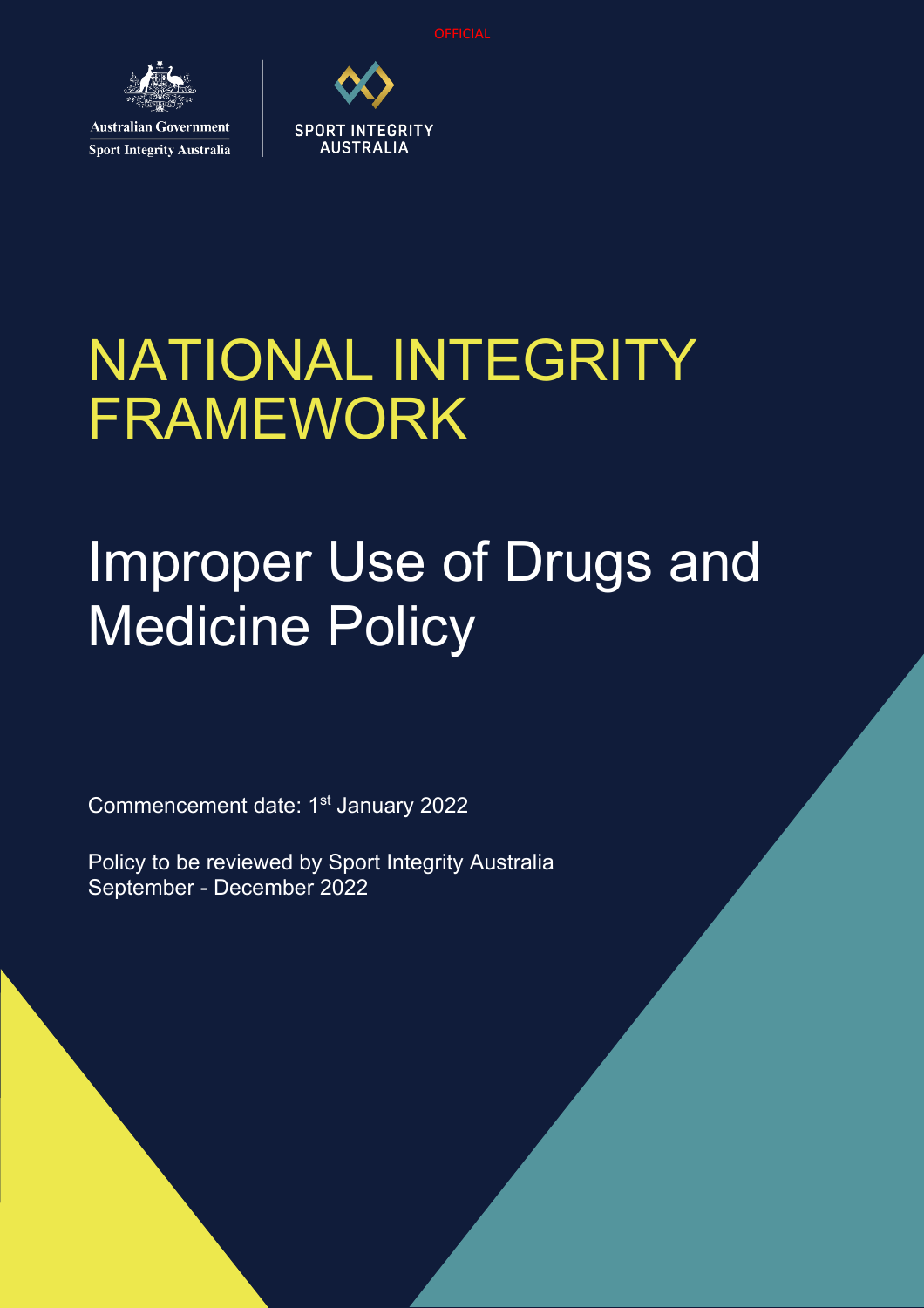# **TABLE OF CONTENTS**

| 1.             | <b>Definitions</b>                                         | $\mathbf{1}$            |
|----------------|------------------------------------------------------------|-------------------------|
| 2.             | <b>Jurisdiction</b>                                        | $\mathbf{2}$            |
| 3 <sub>1</sub> | <b>Obligations</b>                                         | $\overline{\mathbf{3}}$ |
| 3.1            | <b>Illegal Drugs</b>                                       | $\sqrt{3}$              |
| 3.2            | Sport Science and Sport Medicine Personnel                 | $\mathfrak{S}$          |
| 3.3            | Medication                                                 | $\mathfrak{S}$          |
| 3.4            | Injections                                                 | $\mathfrak{S}$          |
| 3.5            | Supplements                                                | 4                       |
| 4.             | <b>Prohibited Conduct</b>                                  | $\boldsymbol{4}$        |
| 4.1            | Prohibited Conduct of Relevant Persons                     | $\overline{4}$          |
| 4.2            | Prohibited Conduct of Relevant Athletes                    | $\mathbf 5$             |
| 4.3            | Prohibited Conduct of Relevant Personnel                   | $\sqrt{5}$              |
| 4.4            | Prohibited Conduct of Relevant Organisations               | $\mathbf 5$             |
| 5.             | <b>Additional Obligations</b>                              | 5                       |
| 5.1            | No publishing or transmitting certain Illegal Drug content | 5                       |
| 5.2            | Reporting                                                  | 6                       |
| 6.             | <b>Complaints, Disputes &amp; Discipline Policy</b>        | 6                       |
| <u>7.</u>      | <b>National Integrity Framework</b>                        | $\bf 6$                 |
| 8.             | <b>Other Matters</b>                                       | $6\phantom{1}$          |
|                |                                                            |                         |
| 8.1            | Legitimate therapeutic purpose                             | 6                       |
| 8.2            | Patient confidentiality                                    | 6                       |
| 8.3            | Lifesaving medical treatment                               | 6                       |
| 8.4            | Support                                                    | 6                       |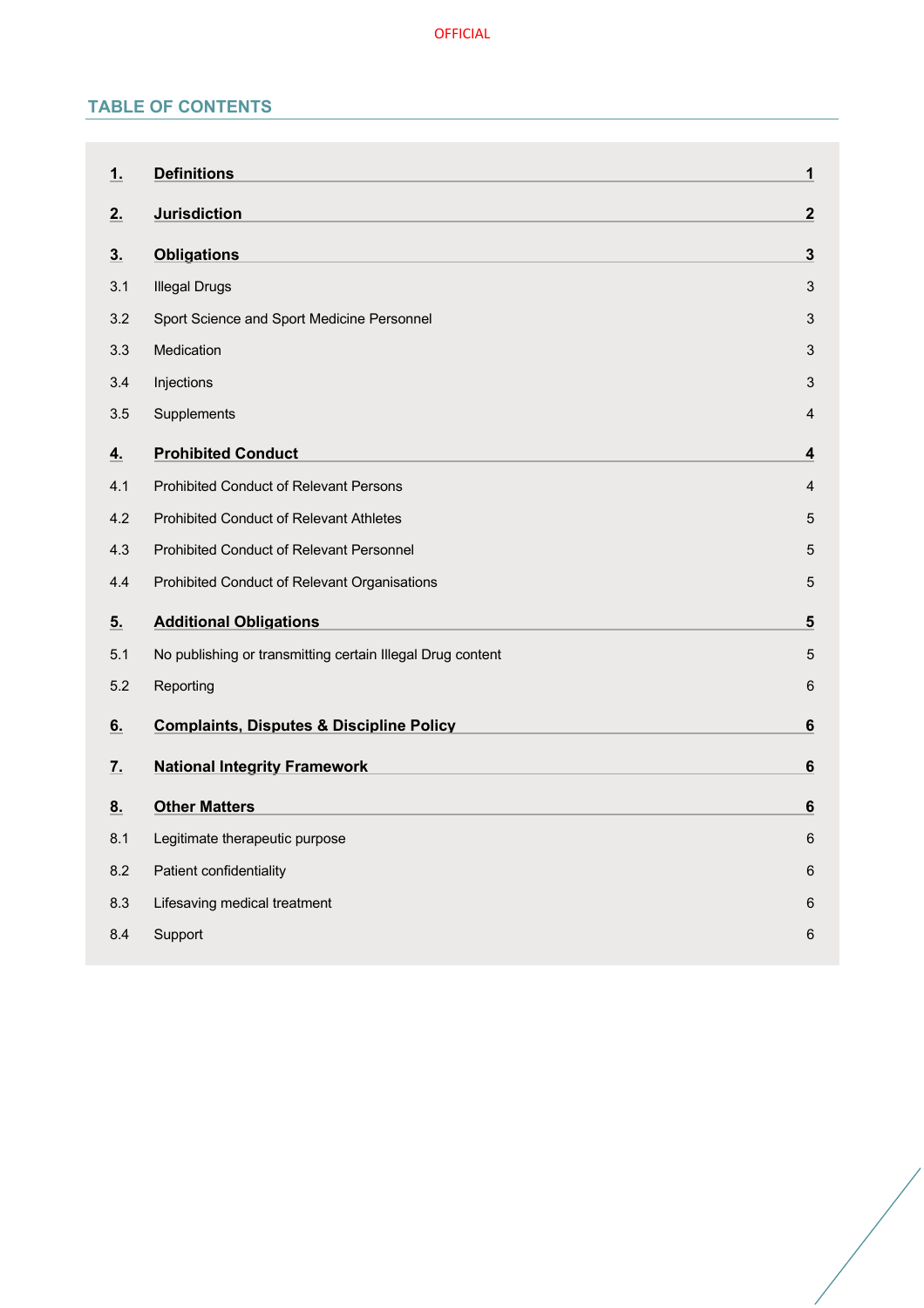### **SUMMARY**

- There is an increasing concern about the improper use of drugs and medicine in sport.
- Australian Calisthenic Federation (ACF) is committed to the health, safety, and wellbeing of Relevant Persons and to providing a safe and clean environment for Participants in Calisthenics, including by ensuring that science and medicine services are provided to athletes by appropriately qualified and supervised staff that are subject to the National Integrity Framework.
- Illegal Drugs represent a widespread community problem and can pose a serious health issue for individuals. ACF is aware of the availability and the prevalence of use of Illegal Drugs and seeks to deter Relevant Persons from the use of such substances.
- The use of Illegal Drugs has a significant impact on the culture of sporting environments and the performance of individuals. Such use also brings Participants, ACF and Calisthenics into disrepute and does not provide a positive example for members of the community that may view our athletes as role models.
- The purpose of this Policy is to provide a framework to:
	- o address and deter any unlawful distribution and use of Illegal Drugs in connection with Calisthenics;
	- $\circ$  aim to reduce the harm caused by Illegal Drugs to Relevant Persons and the broader community;
	- $\circ$  ensure that appropriately qualified personnel are appointed to provide science and medicine services to athletes within Calisthenics; and
	- $\circ$  ensure that injections are only administered to athletes within Calisthenics as part of appropriate medical treatment.
- The Australia Institute of Sport (AIS) leads the sport sector in best practice for Sport Science and Sport Medicine and works collaboratively with Sport Integrity Australia in relation to compliance with policy and standards relating to Sport Science and Sport Medicine.

## **1. Definitions**

Defined terms not otherwise defined in this Policy have the meaning given to them in the National Integrity Framework. In this Policy, the following words have the corresponding meaning:

**AIS Sports Science Sports Medicine Practitioner Minimum Standards** mean the mandatory minimum standards for sports science and sports medicine staff and contractors engaged to deliver services in those disciplines as published and amended by the AIS from time to time and available here.

**Chief Medical Officer** is the Medical Practitioner appointed by ACF to advise and lead medical services for Calisthenics.

**Health Professional** means a person who is listed as a health professional with the Australian Health Practitioner Regulatory Agency.

**Health Professional authorised to administer injections** means a Health Professional who is permitted under their registration and scope of practice to perform an injection. This may include Medical Practitioners, pharmacists, dentists, nurses, and paramedics currently registered with the relevant professional board in that field.

**Illegal Drug** means any substance listed under Schedule 9 and 10 of the current Commonwealth Poisons Standard, as well as any substance listed in Schedule 1 of the Criminal Code Regulations 2019 (CT), as well as those substances howsoever proscribed under relevant state or territory legislation, as amended from time to time.

**Medical Practitioner** means a person registered in the medical doctor category by the Australian Health Practitioner Regulation Agency with no restrictions on practice.

**Medications** include substances that are classified by the Therapeutic Goods Administration (TGA) as a therapeutic good (listed under Schedules 1-8 of the current Commonwealth Poisons Standard), which are ingested, infused, inhaled, injected, inserted, or absorbed by the human body. They may take the form of pills, tablets, capsules, liquids, creams, gels, injectable liquids, sprays, adhesive patches, infusions, inhaled powders, vapours or liquids, pessaries, or suppositories.

**Policy** means this Improper Use of Drugs and Medicine Policy.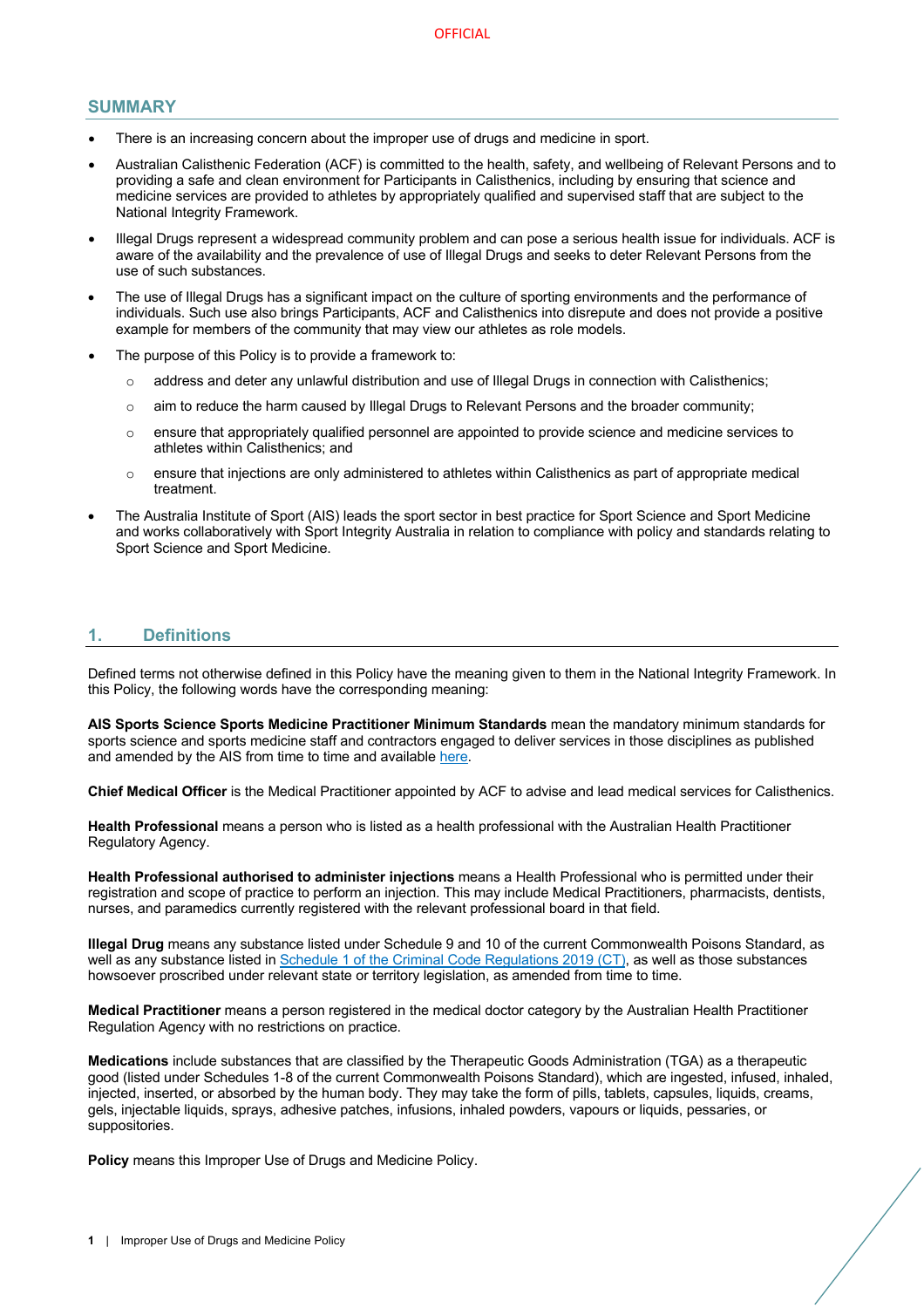#### **OFFICIAL**

**Possession** means the actual, physical Possession, or the constructive Possession of an Illegal Drug1.

**Prohibited Conduct** means conduct proscribed at clause 4.1 of this Policy.

#### **Relevant Athlete** means:

- (a) International-Level Athletes which means Athletes who compete in sport at the international level, as determined by each International Federation, consistent with the International Standard for Testing and Investigations;
- (b) National-Level Athletes which means:
	- i. an Athlete in the Sport Integrity Australia CEO's Registered Testing Pool, National Testing Pool, or Domestic Testing Pool; or
	- ii. an Athlete who participates in or prepares for a sporting event or sporting competition declared under clause 1.05A of the NAD scheme and published on the Sport Integrity Australia website.

#### **Relevant Personnel** means:

- (a) Coaches;
- (b) Employees;
- (c) Medical Practitioners;
- (d) Officials;
- (e) Sports Science Sports Medicine Personnel;
- (f) Support Personnel; and
- (g) Any other person who has agreed to be bound by this Policy (other than an Athlete).

**Supplement** includes any synthetic or natural chemical in the form of a formulated food, a tablet, capsule, gummy, liquid, tincture, or powder that is ingested, infused, inhaled, injected, inserted, or absorbed by the human body for the intended purpose of enhancing health and function, including athletic performance. This includes Dietary Supplements and Non-Compliant Supplements2.

**Dietary Supplement** includes any supplement which is ingested and is compliant with the Australia New Zealand Food Standards Code or the Therapeutic Goods Act.

**Non-Compliant Supplement** includes any supplement which is not a compliant medicine or food. Foods which are compliant with the Australia New Zealand Food Standards Code are excluded. Medicines which are compliant with the Therapeutic Goods Act are excluded.

**Traffic/Trafficking** means selling, giving, transporting, sending, delivering or distributing (or Possessing for any such purpose) an Illegal Drug (either physically or by any electronic or other means) by a Relevant Person to any third party; provided, however, this definition shall not include the actions of a "bona fide" Medical Practitioner involving an Illegal Drug used for genuine and legal therapeutic purposes or other acceptable justification.

**TUE** or **Therapeutic Use Exemption** means an exemption that allows an athlete to use, for therapeutic purposes only, an otherwise prohibited substance or method (of administering a substance).

**Use** means the utilisation, ingestion, injection, or consumption by any means whatsoever of any Illegal Drug.

## **2. Jurisdiction**

This Policy applies to:

 $1$  Constructive possession refers to a situation where a Relevant Person has no hands-on custody of Illegal Drugs but has knowledge of the location of Illegal Drugs and the ability to exercise control/or a degree of control over them. For example, if the Relevant Person have stored drugs stored in a safety deposit box. Whilst the Relevant Person does not have actual physical custody of the Illegal Drugs, they have knowledge of the location of the Illegal Drugs and the ability to exercise control over them. Thus, under the legal doctrine of constructive possession, the Relevant Person is still considered in possession of the contents of their safety deposit box.

<sup>&</sup>lt;sup>2</sup> Sport Integrity Australia advises that no supplement is free from anti-doping risk.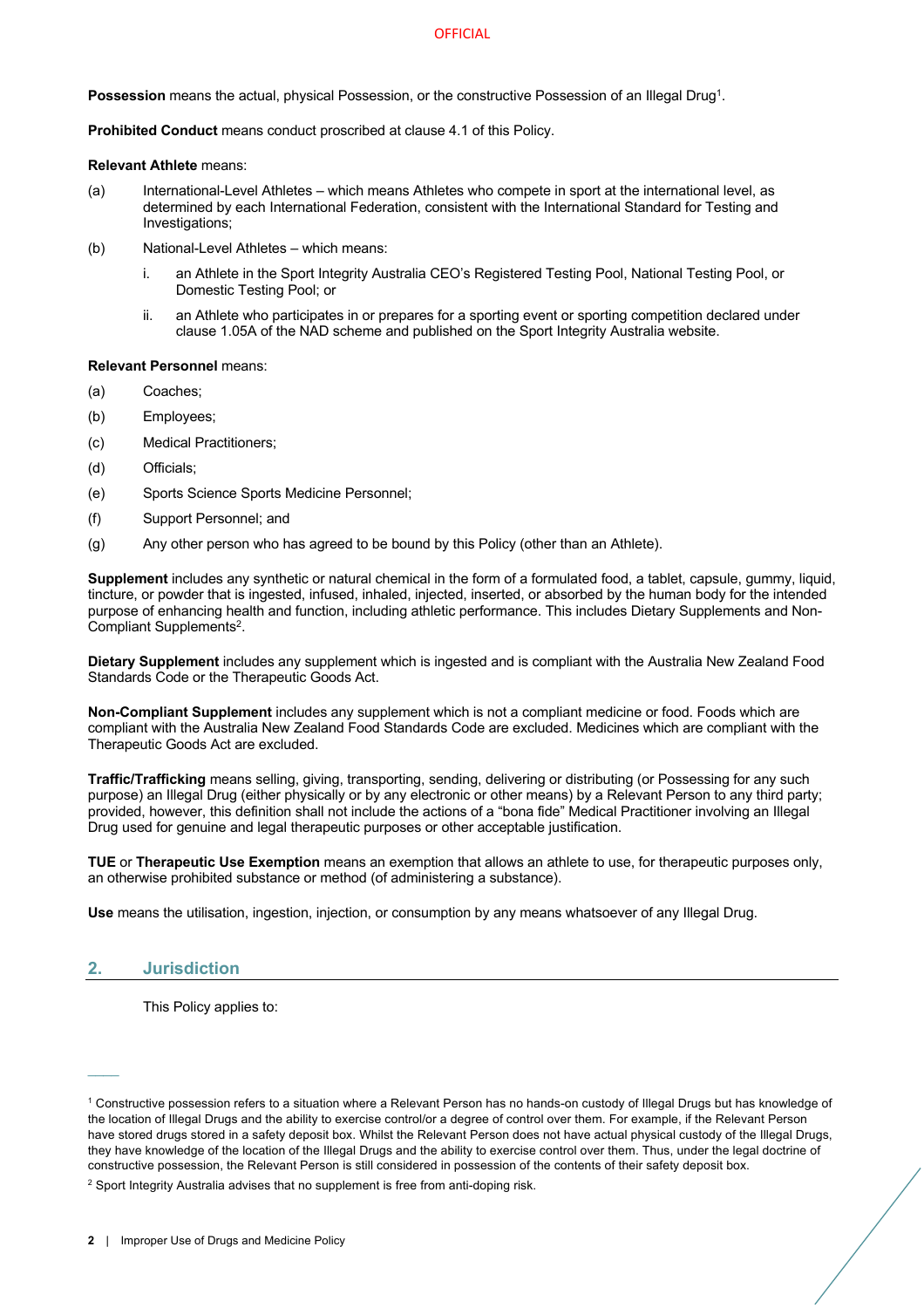- (a) Relevant Persons; and
- (b) Relevant Organisations.

## **3. Obligations**

#### **3.1 Illegal Drugs**

Relevant Persons must not Use, Possess or Traffic Illegal Drugs.

#### **3.2 Sport Science and Sport Medicine Personnel**

ACF and Calisthenics Organisations must, in the sports science and sports medicine fields:

- (a) only employ, or engage in a voluntary capacity, those individuals who:
	- (i) comply with the AIS Sports Science Sports Medicine Practitioner Minimum Standards; or
	- (ii) are a Chiropractor, Nurse, Osteopath or Paramedic who is registered with the Australian Health Practitioners Regulation Agency,

to work with Relevant Athletes;

- (b) employ or engage such individuals under a written document, which must incorporate compliance with the AIS Sports Science Sports Medicine Practitioner Minimum Standards as an obligation imposed on the relevant individual; and
- (c) ensure that educational or vocational qualifications, or applicable professional registrations, of all such individuals are verified, checked, and recorded at least annually.

#### **3.3 Medication**

- (a) For Medications requiring a prescription, a Relevant Athlete must only use Medication prescribed to them personally and in the manner directed by a Medical Practitioner.
- (b) Relevant Athletes should refer to Global DRO website here or the Sport Integrity Australia App to assist them to determine whether Medications (prescription and non-prescription) are permitted for use in sport, have conditions associated with their use in sport or are prohibited. Medications with conditions or which are prohibited may be able to be taken if a TUE is sought and granted.
- (c) ACF requires all Relevant Athletes to determine if they need an in-advance or retroactive TUE by referring to the Sport Integrity Australia website here. Once determined the Relevant Athlete should comply with the relevant requirements.
- (d) Relevant Athletes should notify the Chief Medical Officer or person nominated by ACF when Medications have been provided/prescribed by a Medical Practitioner not appointed by the ACF or Calisthenics Organisation. If at the relevant time ACF does not have a Chief Medical Officer and has not nominated a person under this clause 3.3, Relevant Athletes are not required to provide information to ACF about the medications they are taking.
- (e) Relevant Athletes must not use expired Medication.

#### **3.4 Injections**

- (a) Relevant Personnel or Relevant Athletes with a documented medical condition requiring the possession of injection equipment must notify the Chief Medical Officer or nominated person of their condition, and subsequently be listed on the ACF or Calisthenics Organisation self-injection register.
- (b) If at the relevant time ACF does not have a Chief Medical Officer and has not nominated a person under this clause 3.4 to collect self-injection information, then the possession of hypodermic needles or other injection equipment by Relevant Athletes or Relevant Personnel should be authorised by a Medical Practitioner using the Self-Injection Declaration form (available on request) and submitted to and kept on record by the ACF Integrity Manager.
- (c) If a Relevant Athlete is unable to self-inject (for example due to age, impairment, or incapacity) then a carer<sup>3</sup> may also be listed on the self-injection register.

<sup>&</sup>lt;sup>3</sup> Carers who are not the Relevant Athlete's parent or guardian must still obtain prior consent from a parent or guardian where required to do so by law or policy, including under the Child Safeguarding Policy.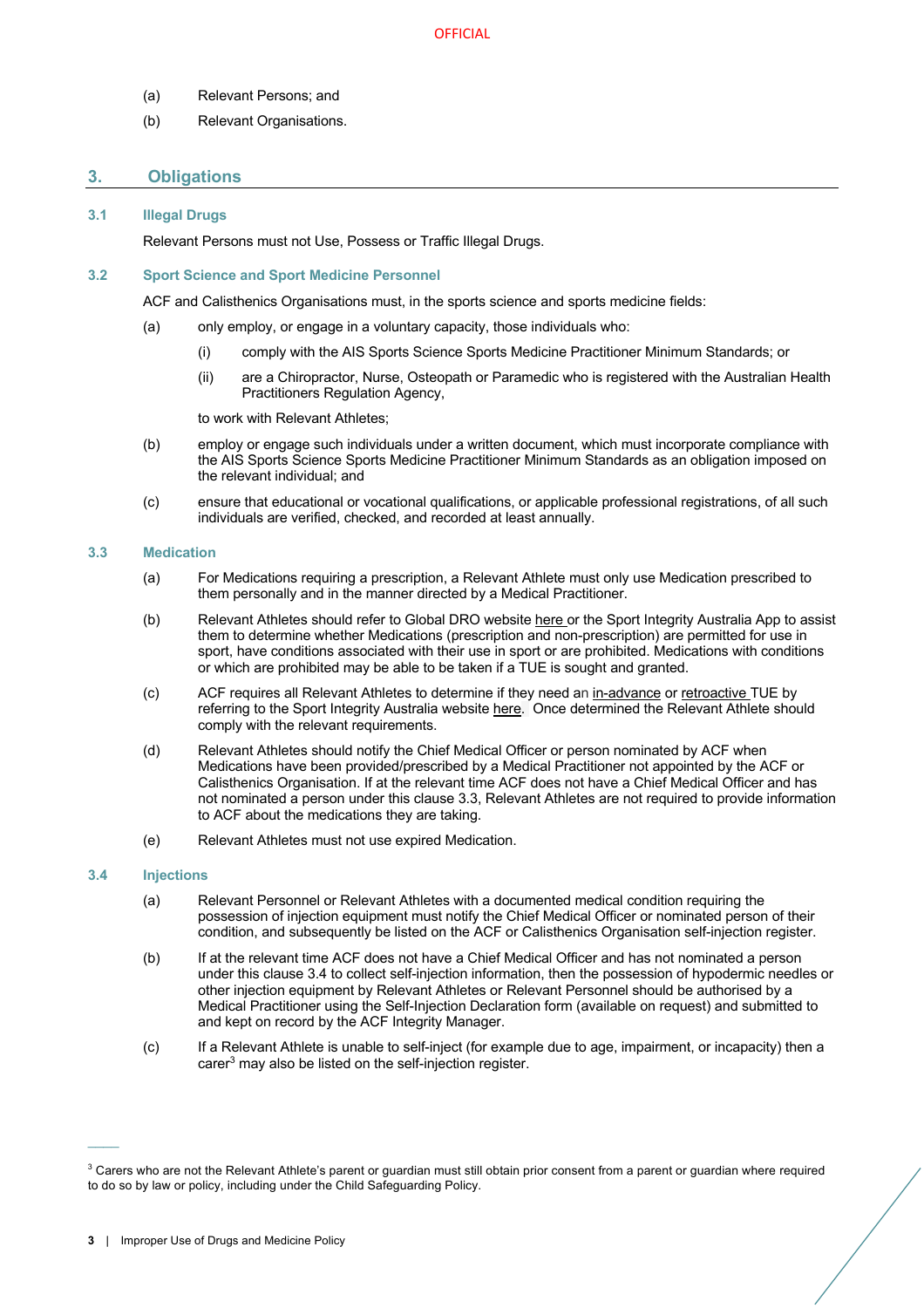- (d) Relevant Personnel and Relevant Athletes must not be in possession of any hypodermic needles or other injection equipment, unless:
	- (i) the individual is a Health Professional authorised to administer injections; or
	- (ii) the individual's possession has been authorised by the Chief Medical Officer or other Medical Practitioner and is listed on the ACF or Calisthenics Organisation self-injection register. Australian Calisthenics Federation self-injection register (or, if clause 3.4(b) applies, the individual's possession has been authorised by a Medical Practitioner and reported to the ACF Integrity Manager using a valid Self-Injection Declaration Form).
- (e) Relevant Athletes must not self-inject any substance unless authorised to do so by the Chief Medical Officer or other Medical Practitioner for the treatment of a documented medical condition.
- (f) Subject to clause 3.4(c), Relevant Athletes must not allow any person other than a Health Professional authorised to administer injections or authorise carer to administer an injection to them. Any such injection must only be administered by a Health Professional authorised to administer injections or the authorised carer for a purpose permitted under this Policy.
- (g) Relevant Personnel must only administer injections to Relevant Athletes if:
	- (i) the Relevant Personnel is a Health Professional authorised to administer injections or is an authorised carer for the Relevant Athlete; and
	- (ii) the injection is for a purpose permitted under this Policy.
- (h) For the purposes of clauses 3.4(f) and (g), the only purposes permitted under this Policy are where an injection is medically required for:
	- (i) vaccination purposes;
	- (ii) treatment of a documented medical condition; or
	- (iii) investigation of a suspected medical condition.

#### **3.5 Supplements**

- (a) ACF recognises that Dietary Supplements may be taken by Relevant Athletes and is committed to establishing a best practice approach and documented procedure for the use of Supplements, with a focus on safety and evidence-based use, given the risk that Supplements may contain substances included on the Prohibited List.
- (b) ACF acknowledges the value of accredited third-party auditing programs to reduce the risk of Supplements containing substances included on the Prohibited List. ACF warns that there is no guarantee that any Supplement is free from prohibited substances, despite any claims made by Supplement manufacturers or clearance by third party auditing companies.
- (c) ACF adopts the AIS Sport Supplement Framework, which classifies Supplements into four categories according to their effectiveness, safety and current status on the Prohibited List and is available here.
- (d) Supplements may only be used by Relevant Athletes in accordance with:
	- (i) this Policy; and
	- (ii) any documented procedure for the use of Supplements, as adopted by ACF and Calisthenics Organisation from time to time.
- (e) Relevant Personnel must not supply or provide Non-compliant Supplements to a Relevant Athlete.

# **4. Prohibited Conduct**

#### **4.1 Prohibited Conduct of Relevant Persons**

A Relevant Person commits a breach of this Policy when they:

- (a) subject to clause 8.1:
	- (i) are convicted of any breach of a relevant state or territory or Commonwealth law relating to or involving an Illegal Drug; or
	- (ii) facilitate, administer, assist, aide, abet, encourage, induce, cover up or are in any way complicit in a breach of clauses 4.1(a)(i), 4.2 or 4.3; or
- (b) fail to report the matters outlined in clause 5.2.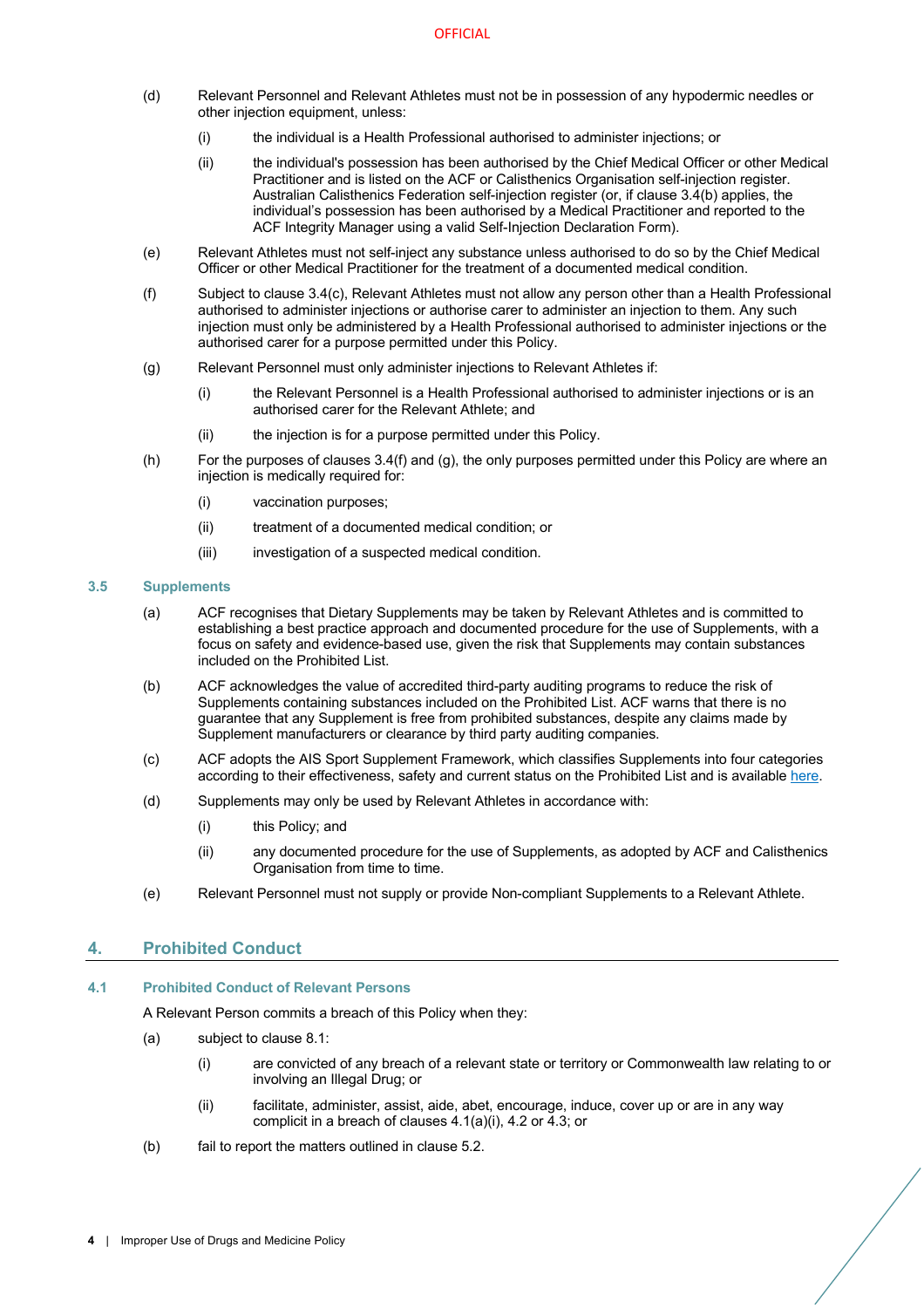## **4.2 Prohibited Conduct of Relevant Athletes**

A Relevant Athlete commits a breach of this Policy when they:

- (a) use prescription or over the counter Medication in an unlawful manner; or
- (b) do not comply with clauses  $3.4(d)$ ,  $3.4(e)$  or  $3.4(f)$ .

#### **4.3 Prohibited Conduct of Relevant Personnel**

A Relevant Personnel commits a breach of this Policy when they:

- (a) do not comply with clause  $3.4$ (d) or  $3.4$ (g);
- (b) do not comply with clause 3.5(e); or
- (c) facilitate, assist, aide, abet, encourage, cover up or are in any way complicit in a breach of clause 4.3(b).

#### **4.4 Prohibited Conduct of Relevant Organisations**

A Relevant Organisation commits a breach of this Policy when they:

- (a) fail to report the matters outlined in clause 5.2; or
- (b) facilitate, assist, aide, abet, encourage, cover up or are in any way complicit in a breach of clause 4.2 or 4.3.

# **5. Additional Obligations**

# **5.1 No publishing or transmitting certain Illegal Drug content**

Relevant Persons must not publish or transmit any content (e.g., a video showing Illegal Drugs being used) that advocates, condones, or encourages the involvement in or the Use of Illegal Drugs.